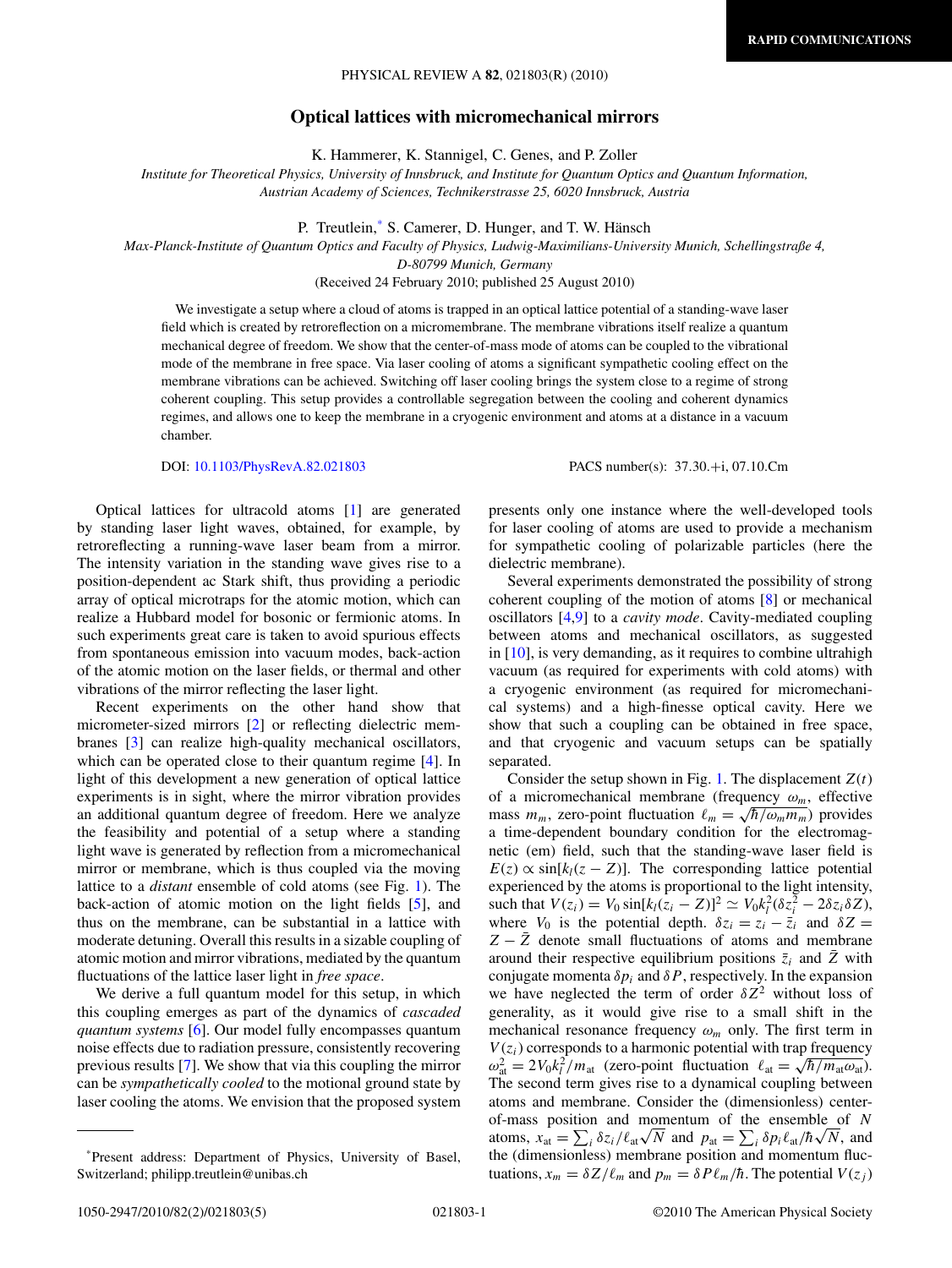<span id="page-1-0"></span>

FIG. 1. (Color online) A laser field impinging from the right is partially reflected off a dielectric membrane and forms a standingwave optical potential for an atomic ensemble. Vibrations of the membrane's fundamental mode will shift the standing-wave field, shaking atoms in the optical lattice. Conversely, oscillations of the atomic cloud (center of mass motion) will change the intensity of left- (right-) propagating field components, thus shaking the membrane via changing the radiation pressure on it. The membrane can be kept in a cryogenic environment, and the atoms at a distance in a vacuum chamber.

implies an equation of motion  $\langle \dot{p}_{at}\rangle = -\omega_{at}\langle x_{at}\rangle - g\langle x_m\rangle$ , with an effective coupling strength  $g = \omega_{at} \sqrt{N m_{at}/m_m}$ , assuming resonance between the two systems  $\omega_m = \omega_{\text{at}}$ . While the mass ratio will be exceedingly small under reasonable conditions, the coupling can still be significant due to the collective enhancement by the number of atoms. For example, for a megahertz trap frequency and a mass ratio  $m_{at}/m_m \simeq 10^{-14}$ , a number of  $N = 10^8$  atoms will give rise to a coupling *g* on the order of kilohertz.

The back-action of the atoms on the membrane can in fact be of the same order of magnitude, as can be understood from another instructive consideration: The restoring force  $F =$  $-m_{\text{at}}\omega_{\text{at}}^2\sum_i \delta z_i$  experienced by the atoms is ultimately due to the transfer of photon momentum, and is thus accompanied by a change in power  $\Delta P = Fc/2$  between the left- and right-propagating laser beams, as observed in [\[5\]](#page-4-0) (*c* is the speed of light). This change in power will be experienced by the membrane as a change in radiation pressure of the reflected light. For a power reflectivity r the change in the radiation pressure force on the membrane is  $F_{RP} = -2\tau\Delta P/c = -\tau F$ . We thus arrive at an equation of motion  $\langle \dot{p}_m \rangle = -\omega_m \langle x_m \rangle$  –  $\text{rg}(x_{at})$  for the coupling of the membrane momentum  $p_m$  to the atomic center-of-mass position *x*at.

These simple considerations indicate that an appreciable coupling between the two systems can be achieved *even in free space*. However, they also show that this coupling seemingly provides an *asymmetric* influence for a finite reflectivity r, such that a unique effective Hamiltonian cannot be inferred from the equations of motion. Moreover, the foregoing considerations do not provide any information about the noise processes, e.g., due to radiation pressure, against which we have to benchmark the coupling strength *g*.

In the following we therefore develop a fully quantum theoretical description of this setup. In particular, we will first derive a quantum stochastic Schrödinger equation (QSSE) and from this a Markovian master equation (MEQ). This MEQ first reveals that the present setup exhibits characteristics of a *cascaded quantum system* [\[6\]](#page-4-0), which confirms and explains the asymmetric coupling, and second provides a consistent description of quantum noise in this system.

The Hamiltonian for the system is  $H_{\text{full}} = H + H_{3D}$ , where *H* contains in a one-dimensional treatment the coupling of atoms and membrane vibrations to the paraxial field along the

*z* direction as shown in Fig. 1,

$$
H = \hbar \omega_m a_m^{\dagger} a_m + \sum_{j=1}^{N} \frac{p_j^2}{2m_{\text{at}}} + \sum_{j=1}^{N} \frac{\mu^2}{\hbar \delta} E^{-}(z_j) E^{+}(z_j)
$$
  
+  $\epsilon_0 A(n^2 - 1) \left[ E^{-} \left( \frac{l}{2} \right) E^{+} \left( \frac{l}{2} \right) - E^{-} \left( -\frac{l}{2} \right) E^{+} \left( -\frac{l}{2} \right) \right] \delta Z,$  (1)

while coupling to all other field modes is subsumed in  $H_{3D}$ . The first two terms in Eq. (1) represent the energy of the fundamental vibrational mode of the membrane with annihilation operator  $a_m$ , and the kinetic energy of atoms with momentum  $p_j$ . The third term is the level shift operator [\[11\]](#page-4-0) describing the dispersive interaction of the *N* two-level atoms (dipole matrix element  $\mu$ ) with off-resonant field modes detuned by  $\delta = \omega_l - \omega_0$  from the atomic resonance  $\omega_0$  within a frequency band  $\vartheta \ll |\delta|$  [\[12\]](#page-4-0). In this treatment electronically excited states are already adiabatically eliminated. The second line in Eq. (1) is the potential of the radiation pressure force on a slab of thickness *l*, cross section *A*, and index of refraction *n*. The radiation pressure force is proportional to the difference of the intensities on either side (at  $\pm \frac{l}{2}$ ) of the membrane. The electric field is  $E(z) = E_R(z) + \overline{E}_L(z)$  and consists of the two one-dimensional (1D) continua of plane-wave modes impinging from the right  $(R)$  and left  $(L)$ , respectively [cf. Fig.  $2(a)$ ]. The explicit mode functions can be found in [\[14\]](#page-4-0), and will be denoted by  $A_{\sigma}(k, z)$  ( $\sigma = L, R$ ), consistent with the notation used there. Thus,  $E^+_{\sigma}(z,t) = \mathcal{E} \int d\omega A_{\sigma}(k,z) b_{\omega,\sigma} e^{-i\omega t}$ with  $[b_{\omega,\sigma}, b_{\bar{\omega},\bar{\sigma}}] = \delta_{\sigma,\bar{\sigma}} \delta(\omega - \bar{\omega})$  and  $k = \omega/c$ . We are using a narrowband approximation  $\mathcal{E} = \sqrt{\hbar \omega_l / 4 \pi c \epsilon_0 A}$ , where  $\omega_l$ is the laser frequency, and take the fields in an interaction picture with respect to the free-field Hamiltonian. The contribution of other than paraxial modes contained in  $H_{3D}$ can be largely suppressed in the following. Their effect will be relevant and addressed separately in the context of momentum diffusion of atoms in the lattice. The driving laser of frequency  $\omega_l$  is at this point included by assuming the field to be in a coherent state  $|\alpha\rangle = D|\text{vac}\rangle$  [with  $D =$  $exp(\alpha^*b_{\omega_l,R} - H.c.)$ ], corresponding to a laser field of power  $P = \hbar \omega_l \alpha^2 / 2\pi$  (with photon flux  $\alpha^2 / 2\pi$ ) impinging from the right.

We are interested in treating those processes whose amplitudes are enhanced by the laser amplitude  $\alpha$  in either first or second order. In order to identify those we apply a Mollow transformation [\[15\]](#page-4-0) and move to a displaced picture, where the field is effectively in vacuum  $|vac\rangle = D^{\dagger}|\alpha\rangle$  and the new Hamiltonian is accordingly  $H' = D^{\dagger} H D$ . In *H'* the second-order terms in  $\alpha$  provide the lattice potential (with trap depth  $V_0 = 4\mu^2 \mathcal{E}^2 \alpha^2 \sqrt{\tau}/\hbar |\delta|$ , and an unimportant mean radiation pressure force on the membrane. The terms of first order in  $\alpha$ , which contain the coupling of the motion of membrane and atoms to em field modes initially in vacuum, are treated in a Lamb-Dicke expansion in  $(k_l \ell_{at})$ . The result can be interpreted as a (Stratonovich) quantum stochastic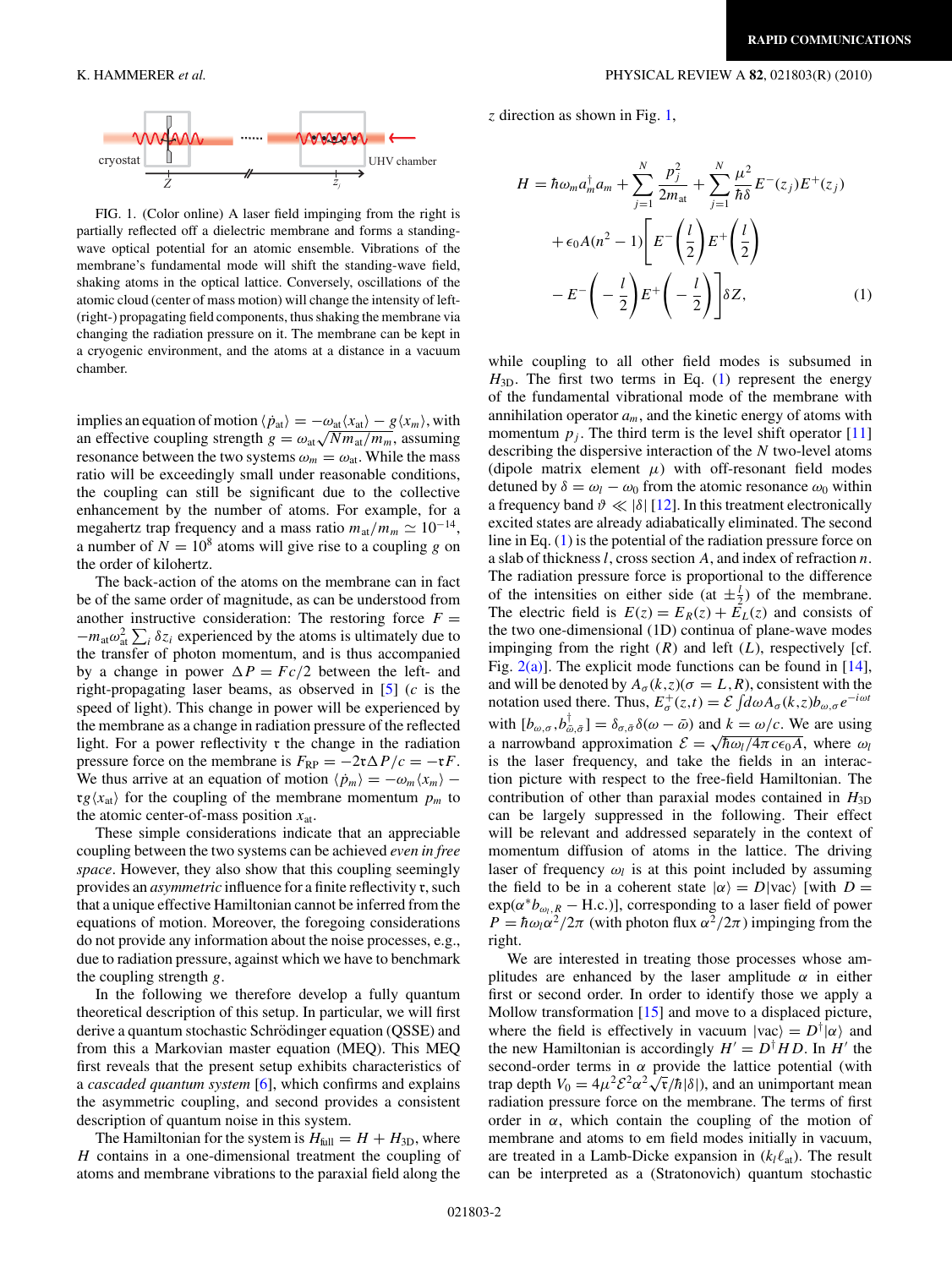<span id="page-2-0"></span>

FIG. 2. (Color online) (a) Schematic illustration of mode functions  $A_{\sigma}(k, z)$  of *R* and *L* modes for fields impinging from the right and left, respectively. All modes are in vacuum but a single one in the *R* field at frequency  $\omega_l$  which is driven by a laser field. (b) Mediated action of atomic COM fluctuations on the membrane: At the advanced time  $t^+$  atoms absorb a photon from the right-propagating component of the laser field (with amplitude  $\sqrt{r}\alpha$ , straight arrow) and reemit a sideband photon to the *R* field  $[b_R^{\dagger}(t^+))$ , wavy arrow], receiving a momentum kick of  $2\hbar k_l$  [cf. the term in Eq. (2a)]. At a later time *t* the sideband photon is annihilated [] and transferred back to the laser field, giving a momentum kick to the membrane [cf. first term in Eq. (2b)]. (c) Reverse action: Via corresponding emission and reabsorption processes as given in Eqs.  $(2b)$  and  $(2c)$ , membrane vibrations affect atomic COM fluctuations. In these processes both the *R* (upper panel) and the *L* field (lower panel) contribute, effectively mediating a stronger action than the process shown in (b).

Schrödinger equation [[12\]](#page-4-0) with *time delays*,

+*xm*[*i*

$$
\frac{d}{dt}|\Psi\rangle = -i H(t, t^{-}, t^{+})|\Psi\rangle
$$
  
=  $\{-i H_{\text{sys}} - x_{\text{at}}[\sqrt{g_{\text{at},R}}b_R(t^{+}) - \text{H.c.}]$  (2a)

$$
-x_m[i\sqrt{g_{m,R}}b_R(t) - \sqrt{g_{m,L}}b_L(t) - \text{H.c.}] \tag{2b}
$$

$$
+x_{\rm at}[\sqrt{g_{\rm at, R}}b_R(t^-)+i\sqrt{g_{\rm at, L}}b_L(t^-)-\text{H.c.}]\Psi\rangle, \quad (2c)
$$

Where  $H_{sys} = \omega_m a_m^{\dagger} a_m + \omega_{at} a_{at}^{\dagger} a_{at}$  denotes the system Hamiltonian for the free evolution of the membrane and the atomic center of mass (COM) mode, with annihilation operator *a*at for the latter. The remaining terms denote the operator  $a_{at}$  for the latter. The remaining terms denote the coupling of position fluctuations  $x_{m(at)} = (a_{m(at)} + H.c.)/\sqrt{2}$ of these modes to vacuum fluctuations of the em field described by slowly varying field operators  $b_{\sigma}(t) =$  $\int [d\omega/\sqrt{2\pi} b_{\sigma}(\omega)] \exp[-i(\omega - \omega_l)t](\sigma = R, L)$ , evaluated at time *t* as well as at *advanced* and *retarded* times  $t^{\pm} = t \pm d/c$ , where *d* is the distance between the atomic ensemble and the mirror [cf. Fig. 2(b)]. In this Hamiltonian the linear extension of the ensemble is neglected and we used the approximation  $b(t \pm z_i/c) \simeq b(t \pm d/c)$  for all atoms.<sup>1</sup> The coupling constants of membrane vibrations and atomic COM position fluctuations to the em field are given by  $g_{m,R} = 2(\alpha k_l \ell_m)^2 \mathfrak{r}^2 / \pi$ and  $g_{at,R} = 2\pi N(\omega_{at}/4\alpha k_l \ell_{at})^2$ , where  $g_{m(at),L} = \frac{t}{r} g_{m(at),R}$ with the membrane transmittivity  $t = 1 - r$ . In Figs. 2(b) and 2(c) we provide an intuitive interpretation of each term in the OSSE  $(2a)$  as an (anti-)Stokes backscattering process, where a laser photon is absorbed or emitted together with, respectively, an emission or absorption of a sideband photon at frequency  $\omega_l \pm \omega_{m(\text{at})}$  in one of the initially empty modes of the *R* or *L* field, along with a momentum transfer of  $2\hbar k_l$  to either the membrane or the atomic COM mode. The effective

mediated coupling between atoms and membrane, as well as radiation pressure noise on each system, will eventually result from second-order processes, where sideband photons are emitted to and reabsorbed from the *R* or *L* field [Figs.  $2(b)$  and  $2(c)$ ].

The corresponding effects of these second-order processes can be seen explicitly when Eq.  $(2a)$  is transformed into an equivalent master equation (MEQ) *without* time delays in the limit  $t^{\pm} \rightarrow t$ . This assumes the standard Born-Markov approximation for the em field in vacuum, and neglects retardation effects assuming distances  $d \ll c/\omega_m$ . The technicalities and assumptions of this procedure, which requires some care regarding correct time ordering, are outlined in the Appendix below. The result is a master equation for the density operator *ρ* of the membrane and the COM motion of the form

$$
\dot{\rho} = -i(H_{\rm sys} - gx_{\rm at}x_m, \rho) + C\rho + L_m\rho + L_{\rm at}\rho. \tag{3}
$$

This MEQ contains, first, an *effective atom-membrane interaction* with a coupling  $g = 2(\sqrt{g_m g_{at}} + \sqrt{g_m g_{at}})$  $\omega_{\text{at}}\sqrt{Nm_{\text{at}}/m_m}$ , where we assume  $\omega_m \simeq \omega_{\text{at}}$ . Second, we find a contribution

$$
C\rho = -\frac{i \mathfrak{t}g}{2}([x_m, x_{\text{at}}\rho] - [\rho x_{\text{at}}, x_m]),
$$

which is proportional to the membrane transmittivity t. The peculiar form of this term is in fact generic for cascaded quantum systems [\[6,12\]](#page-4-0). Its effect becomes clear, for example, when looking at the evolution of mean values according to Eq. (3),  $\langle \dot{p}_{at} \rangle = -g \langle x_m \rangle + \cdots$ , while  $\langle \dot{p}_m \rangle = -g \mathfrak{r} \langle x_{at} \rangle + \cdots$ , where the ellipses stand for contributions of  $H_{sys}$ ,  $L_m$ , and  $L_{at}$ . Thus, the action of atoms on the membrane is reduced by a factor r as compared to the action of membrane fluctuations on atoms, correctly reproducing the introductory qualitative considerations.2 The present description reveals this to be a consequence of the fact that the action of the membrane on atoms is mediated through both fields, *R* and *L*, while only the *R* field contributes to the action of atoms on the membrane (see Fig. 2).

The strength of coherent coupling has to be compared to various rates of decoherence, described in Eq. (3) by a number of Lindblad terms  $L_m$ ,  $L_{at}$ . One channel of decoherence is caused by coupling to the em vacuum field, which is contained in the QSSE in Eq.  $(2a)$  and results in radiation-pressure-induced momentum diffusion described by Lindblad terms  $L_{\text{at}(m)}^{\text{diff}} \rho = \frac{1}{2} \gamma_{\text{at}(m)}^{\text{diff}} D[x_{\text{at}(m)}] \rho$ , where  $D[a] \rho =$  $2a\rho a^{\dagger} - a^{\dagger} a \rho - \rho a^{\dagger} a$ . The atomic momentum diffusion rate is  $\gamma_{\text{at}}^{\text{diff}} = (k_l \ell_{\text{at}})^2 \gamma_{se} V_0 / \hbar |\delta|$ , where  $\gamma_{se}$  is the natural linewidth of the transition. Note that the momentum diffusion rate  $\gamma_{at}^{\text{diff}}$  for the atomic COM motion is equal to the well-known single-atom diffusion rate [\[13\]](#page-4-0) only if all interactions between atoms are neglected. In the 1D treatment of the QSSE (2a) these interactions are in fact overestimated, as they do not fall off with the distance between atoms. Only a more careful 3D treatment, taking into account all terms neglected in *H*3D, reveals the correct distance dependence of dipole-dipole

<sup>&</sup>lt;sup>1</sup>This is well justified if the "sideband wavelength"  $c/\omega_{m(\text{at})}$  is smaller than the linear extension of the atomic ensemble.

<sup>&</sup>lt;sup>2</sup>Note that the coupling strength *g* itself tends to zero for  $r \rightarrow 0$ , as the lattice depth and therefore also  $\omega_{at}$  vanish in this limit and  $g \propto \omega_{\text{at}}$ .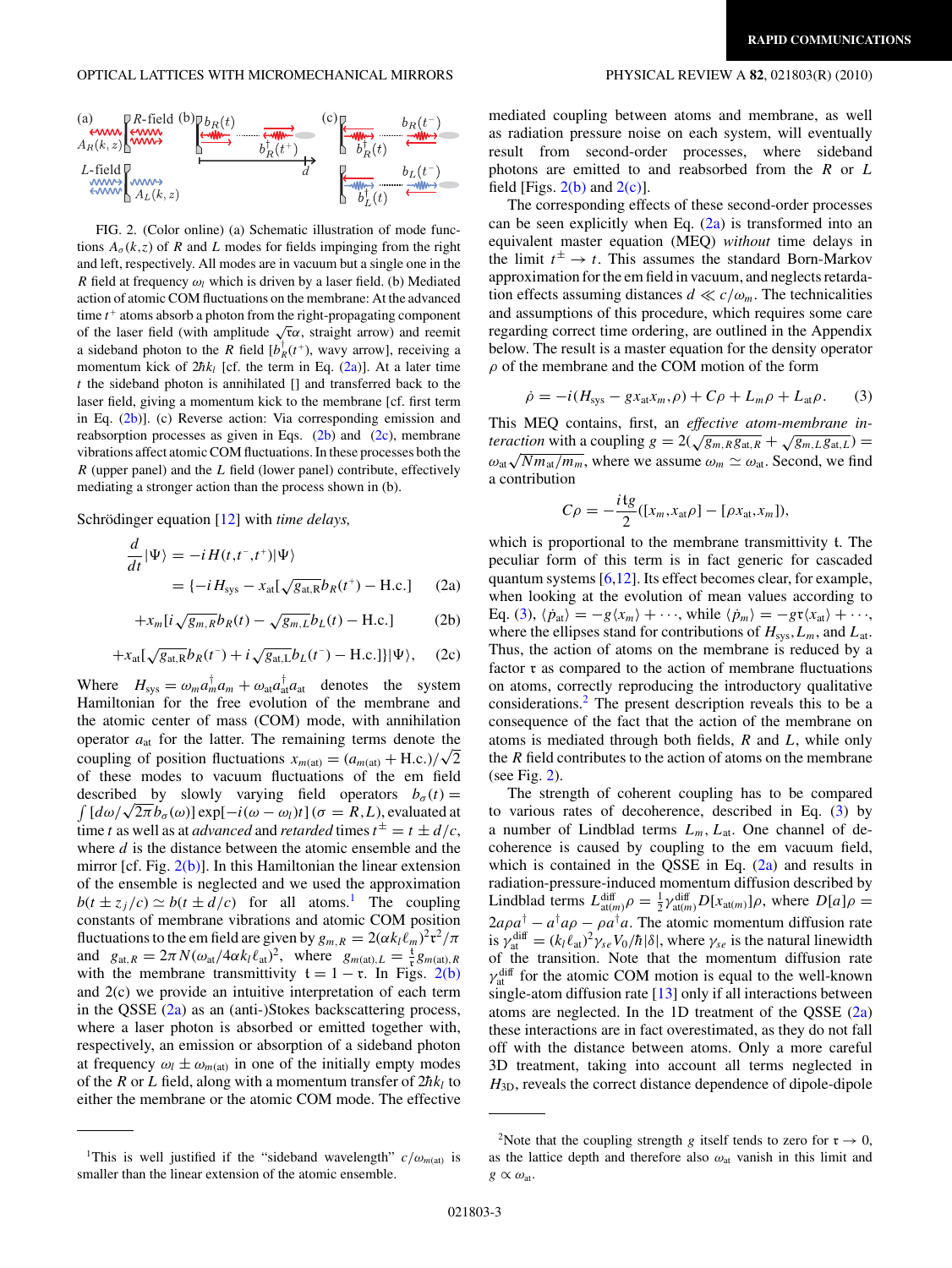interactions and allows these effects to be ignored for a dilute sample. The diffusion rate of the membrane mode due to radiation pressure is  $\gamma_m^{\text{diff}} = (4\tau P/m_m c^2)(\omega_l/\omega_m)$ . This last result is consistent with calculations in [\[7\]](#page-4-0) on the effects of radiation pressure on a mirror in free space.

On top of these decoherence channels there will be thermal heating of the membrane due to clamping losses and laser absorption, which drives the vibrational mode under consideration to thermal equilibrium at temperature *T*, i.e.,  $L_m^{\text{th}} \rho = \frac{\gamma_m}{2} (\bar{n} + 1) D[a_m] \rho + \frac{\gamma_m}{2} \bar{n} D[a_m^{\dagger}] \rho$ , with thermal occupation  $\bar{n} = k_B T / \hbar \omega_m$ , and  $\gamma_m = \omega_m / Q_m$  for a mechanical quality factor  $Q_m$ . For atoms in turn, it is important to note that the dissipation processes  $L_{at}$  can to a large extent be *engineered*. In particular, it is possible to use Raman sideband laser cooling to cool atoms individually close to their ground states in the optical lattice potential [\[16\]](#page-4-0). In the master equation we account for this by adding a Lindblad term for the COM mode,  $L_{\text{at}}^{\text{cool}} \rho = \frac{1}{2} \gamma_{\text{at}}^{\text{cool}} D[a_{\text{at}}] \rho$ , with a Raman-cooling rate  $\gamma_{\text{at}}^{\text{cool}}$ . If laser cooling is switched off, only the background decoherence at a rate  $\gamma_{at}^{diff}$  remains. The dynamics of the master equation [\(3\)](#page-2-0) thus provides two interesting regimes: with efficient laser cooling of atoms it is possible to *sympathetically cool* the mirror, while for  $\gamma_{at}^{\text{diff}} \ll g$  a regime of *coherent evolution* becomes accessible, limited only by the decoherence rate of the membrane  $\gamma_m^{\text{th}} = \gamma_m \bar{n}$ .

We estimate the magnitude of the relevant processes as follows: For a small SiN membrane of dimensions  $150 \mu m \times$ 150  $\mu$ m × 50 nm exhibiting a mechanical resonance at  $\omega_m$  =  $2\pi \times 0.86$  MHz with an effective mass of  $m_m = 8 \times 10^{-13}$  kg and a high mechanical quality of  $Q_m = 10^7$  at  $T \le 2$  K, a power reflectivity  $r = 0.31$  can be achieved for the wavelength of  $\lambda = 780$  nm relevant for <sup>87</sup>Rb [\[3\]](#page-4-0). A lattice beam with power  $P = 7$  mW and a waist of 230  $\mu$ m at the position of atoms, detuned by  $\delta = -2\pi \times 1$  GHz, can provide a sufficient lattice depth such that the longitudinal trap frequency  $\omega_{at} \simeq \omega_m$ . For an ensemble of  $N = 3 \times 10^8$  atoms [\[16\]](#page-4-0), a strength of coherent coupling  $g = 40$  kHz can be achieved. For the decoherence due to radiation pressure noise one finds a momentum diffusion at rate  $\gamma_m^{\text{diff}} = 52$  Hz for the membrane, and an atomic momentum diffusion in the lattice at rate  $\gamma_{at}^{diff} = 16$  kHz. For the membrane the dominating dissipative effect will clearly be thermal decoherence at rate  $\gamma_m^{\text{th}} = 4 \text{ MHz} (24 \text{ kHz})$  at room temperature (2 K). On the other hand, Raman sideband cooling of atoms at a fast rate  $\gamma_{\text{at}}^{\text{cool}} \simeq 20$  kHz is possible [\[16\]](#page-4-0). For these parameters, a regime where  $\omega_m = \omega_{\text{at}} \gg g \gtrsim \gamma_{\text{at}}^{\text{cool}} \simeq$  $\gamma_m^{\text{th}} \gtrsim \gamma_{\text{at}}^{\text{diff}} \gg \gamma_m^{\text{diff}}$  is accessible. To suppress trap loss due to light-assisted collisions, blue detuning of the lattice laser is advantageous [\[16\]](#page-4-0). Transversally, the atoms can be confined in a far-detuned 2D lattice, so that atomic densities of order 1012 atoms*/*cm<sup>3</sup> are realistic [\[17\]](#page-4-0). A concern is the spread of vibrational frequencies  $\Delta \omega_{\text{at}} \simeq 2\pi \times 24$  kHz across the ensemble due to the Gaussian intensity profile of the laser. It can be reduced by using a beam with a flat top profile. Due to its modularity, the presented setup is very flexible, for example, several atomic ensembles could be trapped in multiple foci of the same lattice laser, thereby enhancing *N* and thus *g*.

In order to evaluate the corresponding efficiency of sympathetic cooling of the membrane via laser cooling of atoms, we solve the master equation  $(3)$  for the steady state occupation

### K. HAMMERER *et al.* PHYSICAL REVIEW A **82**, 021803(R) (2010)



FIG. 3. (Color online) Cooling factor  $f = \bar{n}/\bar{n}_{SS}$  versus effective coupling *g* between the atomic COM motion and the membrane vibrations and rate of Raman sideband laser cooling γ<sub>at</sub> as determined from an exact numerical solution of the effective master equation [\(3\)](#page-2-0) for parameters as given in the case study. A cooling factor of  $10^4$  yields a steady state occupation  $\bar{n}_{SS}$  below 1 if the system is precooled to below 500 mK. At room temperature the sympathetic cooling effect will be still clearly observable.

 $\bar{n}_{SS} = \langle a_m^{\dagger} a_m \rangle_{SS}$ . For the parameters given above one finds a cooling factor  $f = \bar{n}/\bar{n}_{SS} \simeq 2 \times 10^4$ , which is sufficient for *ground state cooling* ( $\bar{n}_{SS} \simeq 0.8$ ) of the membrane when starting from 500 mK (see Fig. 3). In order to get some more insight into the cooling efficiency we consider the weak-coupling limit  $\gamma_{at}^{\text{cool}} \gg g$ . In this case we can eliminate the atomic COM mode adiabatically along the lines of the treatments of the equivalent problem of optomechanical laser cooling [\[4\]](#page-4-0). For the mean occupation one finds a rate equation  $\frac{d}{dt}\langle a_m^{\dagger} a_m \rangle = -\Gamma_m(\langle a_m^{\dagger} a_m \rangle - \bar{n}_{SS})$  with an effective cooling rate  $\Gamma_m = \gamma_m + \frac{g^2}{2\gamma_{\text{at}}^{\text{cool}}}$  and a final occupation  $\bar{n}_{SS} \simeq (\gamma_m/\Gamma_m)\bar{n} + (\gamma_{\text{at}}^{\text{cool}}/4\omega_m)^2$ . For large enough cooling rate, the thermal contribution can be suppressed and the limitation is due only to Stokes-scattering processes. As in laser cooling of ions or optomechanics, this can be suppressed in the resolved sideband limit, which amounts here to having  $\gamma_{\text{at}}^{\text{cool}} \ll \omega_m$ . Under this condition, ground state cooling is possible.

If laser cooling of atoms is switched off ( $\gamma_{at}^{\text{cool}} = 0$ ), a regime of coherent coupling is accessible, at least for cryogenic temperatures, where  $g \gtrsim \gamma_m^{\text{th}}$ ,  $\gamma_{\text{at}}^{\text{diff}}$ . As compared to the usual optomechanical setup, where the equivalent parameter to  $\gamma_{\text{at}}^{\text{cool}}$  is the cavity decay rate that is a fixed parameter, this is a qualitatively new feature of the setup considered here. It is well known, and has been extensively studied in various contexts [\[18\]](#page-4-0), that the given coupling Hamiltonian  $\sim x_{at}x_m$ —which becomes  $\sim (a_ma_{at}^{\dagger} + a_m^{\dagger}a_{at})$  in the rotating wave approximation  $(\omega_m \gg g)$ —allows for a coherent state exchange of the two systems.

We acknowledge support by the Austrian Science Fund through SFB FOQUS, by the Institute for Quantum Optics and Quantum Information, by EU network AQUTE, and by the Nanosystems Initiative Munich.

## **APPENDIX: CONVERSION OF THE QSSE FROM STRATONOVICH TO ITO FORM**

We provide here the details for how to transform the QSSE with time delays, Eq.  $(A2)$  of the main text, to the Markovian master equation [\(3\)](#page-2-0). We transform the Stratonovich QSSE to